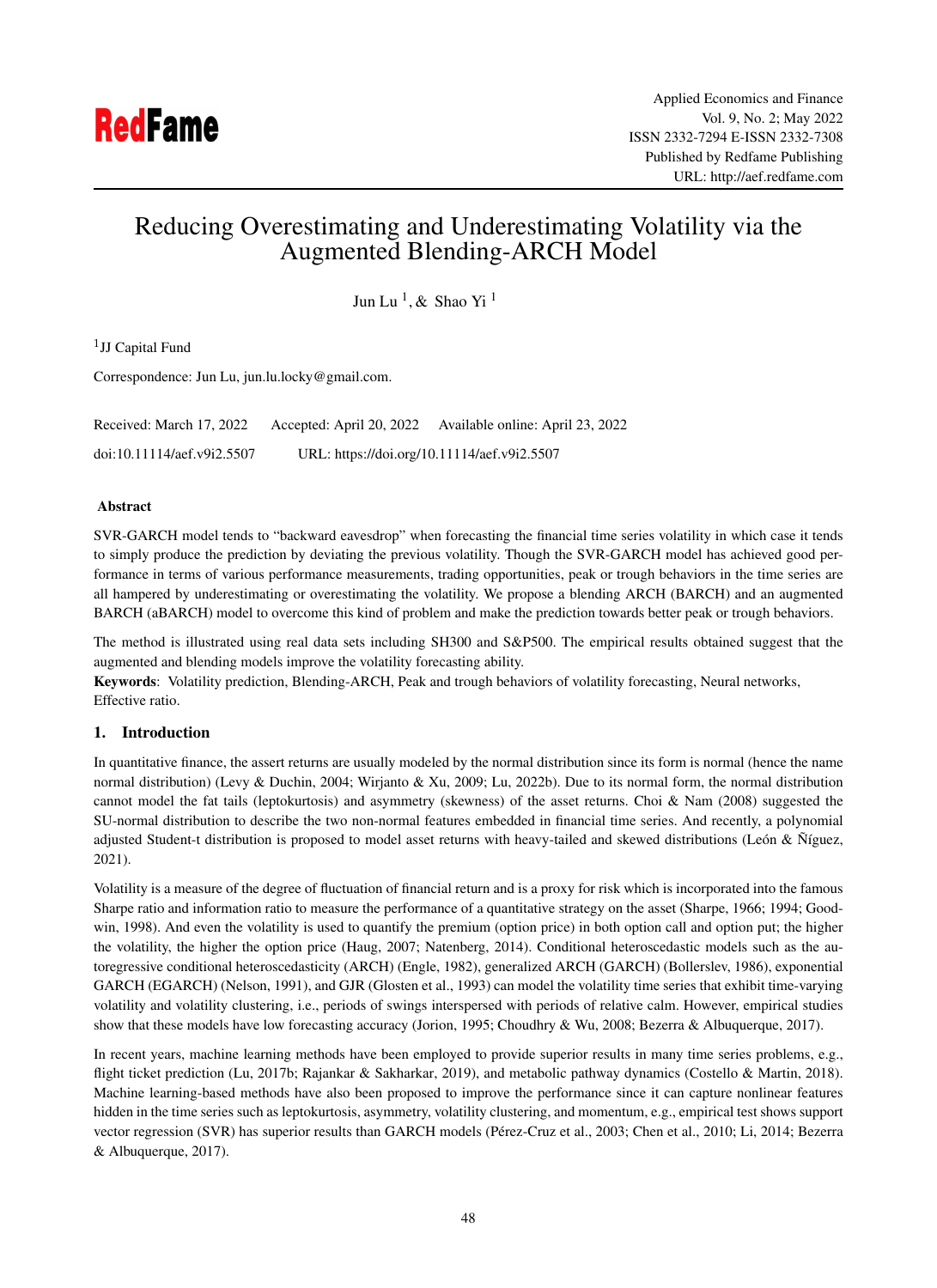Empirical evidence shows that there are oscillations between several regimes in the financial market, in which the overall distribution of returns is a mixture of two or more than two states of normal (Guidolin, 2011; Levy & Kaplanski, 2015). Bezerra & Albuquerque (2017) proposed an SVR-GARCH model that captures the regime-switching behavior and performs better than existing methods since SVR is a kernel-based method and the Gaussian kernel can be decomposed into an infinite mixture of polynomials (Lu, 2021). However, a pictorial analysis on the volatility series via the SVR-GARCH model shows that the model tends to "backward eavesdrop", that is, the model simply reports the volatility by the previous value (in a sense of deviation). Moreover, a pictorial analysis on the predicted series shows that the SVR-GARCH model tends to underestimate the volatility in the peak areas, and overestimate the volatility in the trough areas. While, in real quantitative strategies, trading opportunities always happen in these areas. For example, in option trading, traders tend to sell option if the implies volatility  $(V)$ <sup>1</sup> is higher than the predicted volatility (i.e., the proxy of realized volatility (RV)) during the peak area of the volatility sequence; if the predicted volatility is underestimated, the trading can lose money. On the other hand, if the IV is lower than the predicted volatility during the trough area of the volatility series, the traders will buy option; if the predicted volatility is overestimated, the strategy will make less money.

The emphasis of this paper is on addressing practical problems that arise in implementing ARCH family models and the SVR-GARCH model. In such settings, it is common knowledge that the overestimation/underestimation can be too large, leading to a lack of interpretability, and other issues. For these reasons, it is well motivated to develop an augmented method to constrain the predicted volatility closer to the realized volatility during the peak and trough areas and towards less "backward eavesdropping". With this goal in mind, we propose the blending and augmented algorithm on traditional ARCH model methods.

## 2. Augmented Blending Volatility Forecasting

# *2.1 Parametric and Semi-parametric Volatility Models*

Let  $P_t$  be asset price at time *t* where  $t \in [1, 2, \ldots, T]$ , the return of the asset at time *t* can be obtained by the following equation:

$$
r_t = \ln\left(\frac{P_t}{P_{t-1}}\right), \quad \forall \ t \in [2, 3, \dots, T]. \tag{1}
$$

*ARCH.* The ARCH model is simply a linear model having the following form for ARCH(*p*):

$$
h_t = \alpha_0 + \sum_{i=1}^p \alpha_i h_{t-1} + \eta_t,
$$
\n(2)

where  $h_t$  is the conditional variance at time  $t$ , and  $\eta_t$  is the error term (Engle, 1982). The conditional variance is postulated to be a linear function of the past *p* innovations. The reference model for volatility is the base upon which the rests of the ARCH family models are built.

*GARCH.* The GARCH model can capture volatility clustering and improves the ARCH model making it extensively used to model real financial time series problem (Bollerslev, 1986). The GARCH( $p, q$ ) model is defined as follows:

$$
r_t = a + a_t,
$$
  
\n
$$
a_t = \sqrt{h_t} \cdot \epsilon_t, \quad \epsilon_t \sim i.i.d. (0, 1),
$$
  
\n
$$
h_t = \alpha_0 + \sum_{i=1}^p \beta_i h_{t-i} + \sum_{i=1}^q \alpha_i a_{t-i}^2,
$$
\n(3)

where the innovation  $\epsilon_t$  is an independent identically distributed (i.i.d.) random variable with zero mean and unit variance and it is common to set  $a = 0$ .

*EGARCH.* Nelson (1991) developed the EGARCH to model the skewness of financial returns whilst the variance is positive. The EGARCH $(p, q)$  model is defined as follows:

$$
\ln(h_t) = \alpha_0 + \sum_{i=1}^p \beta_i \ln(h_{t-i}) + \sum_{i=1}^q \alpha_i \frac{|a_{t-i}| + \gamma_i a_{t-i}}{\sqrt{h_{t-i}}}
$$
(4)

where  $\gamma_i$  is the asymmetric response parameter.

<sup>&</sup>lt;sup>1</sup>In financial mathematics, the implied volatility (IV) of an option contract is the value of the volatility of the underlying instrument which will return a theoretical value equal to the current market price of the said option when we input in an option pricing model, e.g., the Black-Scholes or Black-Scholes-Merton models (Merton et al., 1978).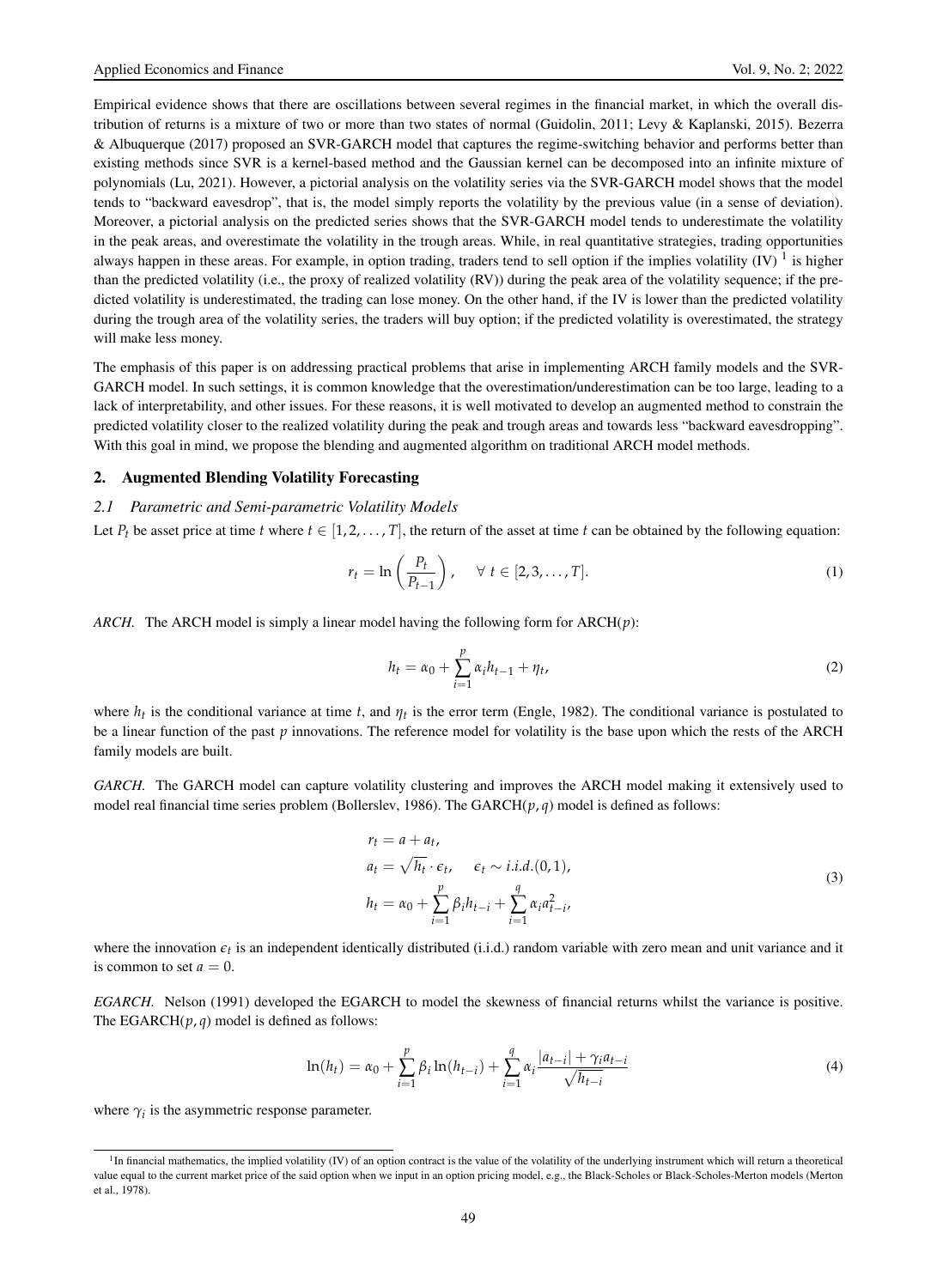*GJR.* To capture asymmetric response of volatility, Glosten et al. (1993) introduced the  $GJR(p,q)$  model:

$$
h_t = \alpha_0 + \sum_{i=1}^q (\alpha_i + \gamma_i S_{t-i}^-) a_{t-i}^2 + \sum_{i=1}^p \beta_i h_{t-i},
$$
\n(5)

where

$$
S_{t-i}^- = \begin{cases} 1, & a_{t-i} < 0; \\ 0, & \text{otherwise,} \end{cases} \tag{6}
$$

where the parameters are nonnegative.

*SVR-GARCH.* Machine learning aided method has been explored to forecast the volatility more precisely. Bezerra & Albuquerque (2017) showed the SVR-GARCH with mixture of Gaussian kernels can achieve better performance. In the SVR-GARCH model, the output variable is  $h_t$  and the input vector is  $x_t = [a_{t-1}^2, h_{t-1}]^\top$ :

$$
r_t = f(r_{t-1}) + a_t,
$$
\n(7)

where  $f(\cdot)$  is the decision function estimated by SVR for the mean equation. Then, the variance is estimated by

$$
\widetilde{h}_t = g(\widetilde{h}_{t-1}, a_{t-1}^2),\tag{8}
$$

where  $g(\cdot)$  is the decision function estimated by SVR again.

#### *2.2 Performance Measure*

In real applications, the measurement of  $h_t$  is not observed directly and Andersen & Bollerslev (1998) showed the following realized volatility (RV) is closer to the theoretical volatility:

$$
\widetilde{h}_t = \frac{1}{5} \sum_{i=0}^{4} r_{t-i}^2.
$$
\n(9)

In the following development of our methods, we only consider this volatility proxy while other proxies may alter the results. However, this issue is beyond the scope of this paper since any volatility proxy is an imperfect estimator of the true conditional variance (Patton, 2011). To measure the proposed methods numerically in the next section, we use the root mean square error (RMSE) to evaluate the prediction performance which is given by

RMSE
$$
(y, \hat{y}) = \sqrt{\frac{1}{T} \sum_{t=1}^{T} (y_t - \hat{y}_t)^2},
$$
 (10)

where  $y_t$  denote the observation at time *t* and  $\hat{y}_t$  represent the prediction of  $y_t$ . Further, the mean absolute error (MAE) is also considered:

$$
\text{MAE}(y,\hat{y}) = \frac{1}{T} \sum_{t=1}^{T} |y_t - \hat{y}_t|.
$$
\n(11)

In all scenarios, smaller RMSE and MAE indicate better performance. Apart from the numerical measurement on the methods, we also highlight the pictorial behaviors of the predictions during the *peaks* and *troughs* of the predicted time series.

To further evaluate the significance of difference, we follow the DM test (Diebold & Mariano, 1995; Harvey et al., 1997; Diebold, 2015). Given the MAE losses of two predicted time series  $(f, g)$  with the true sequence  $y$ , the two-sided DM test follows the following null and alternative hypothesis:

$$
H_0: MAE(y, f) - MAE(y, g) = 0;
$$
  
\n
$$
H_1: MAE(y, f) - MAE(y, g) \neq 0.
$$
\n(12)

When the null hypothesis is rejected, there is evidence the two predicted sequences are different. Let the *loss-differential d<sup>i</sup>* be defined as the following absolute deviation:

$$
d_i = |f_i - y_i| - |g_i - y_i|,\tag{13}
$$

where  $f_i$ ,  $g_i$ ,  $y_i$  are *i*-th elements of  $f$ ,  $g$ ,  $y$  respectively. When the time series is of length *T*, define  $N = T^{1/3} + 1$ , the DM statistics is calculated as follows:

$$
DM = \frac{d}{\sqrt{\left[\eta_0 + 2\sum_{k=1}^{N-1} \eta_k\right] / T}} \sim \mathcal{N}(0, 1),\tag{14}
$$

where  $\overline{d} = \frac{1}{T} \sum_{i=1}^{T} d_i$ ,  $\eta_k = \frac{1}{T} \sum_{i=k+1}^{T} (d_i - \overline{d}) (d_{i-k} - \overline{d})$ . Thus, there is significant difference between the two sequences if |DM| is larger than the two-tailed critical value of the standard normal distribution (i.e., 1.96 if the significance value is selected to be 0.05).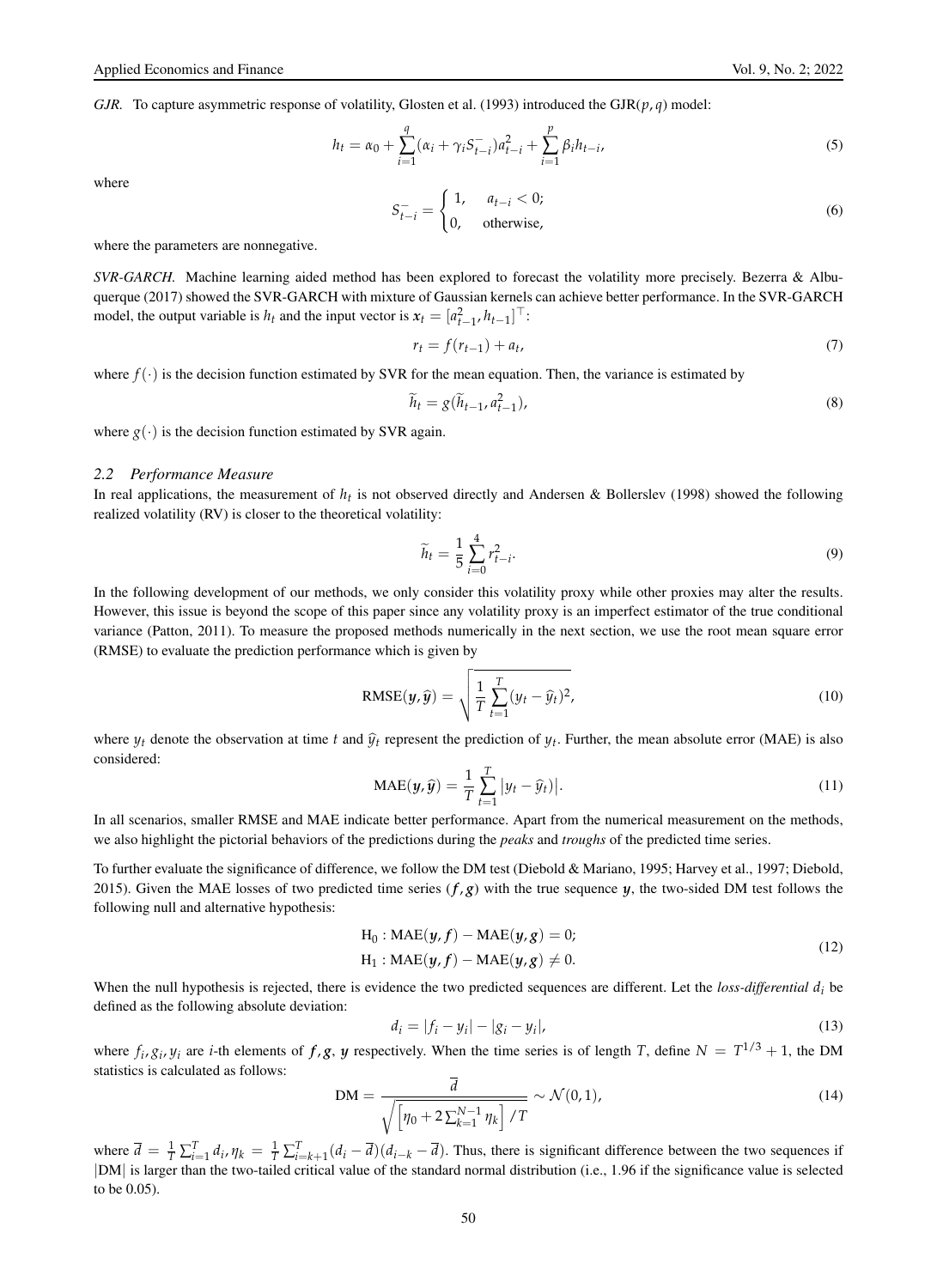# *2.3 Augmented Blending Volatility Forecasting*

*Blending-ARCH (BARCH).* Applying the various autoregressive conditional heteroscedasticity family models on the real market return data, one should find the models can always overestimate the volatility. In real quantitative trading, this will result in losing trading opportunities. To overcome the drawback, we propose the blending-ARCH model. Suppose  $h_t^1, h_t^2, \ldots, h_t^N$  are predictions of *N* parametric volatility models at time *t* (which can be either ARCH, GARCH, GJR, or EGARCH with different parameters, e.g., different *p* or *q* in the models.). Then the *uniform blending* of the results can be obtained by

$$
h_t = \frac{1}{N} \left( h_t^1 + h_t^2 + \dots + h_t^N \right).
$$
 (15)

However, since most of the parametric models will overestimate the volatility, a simple mean of the predictions can still overestimate it. A better proposal is the *linear blending*:

$$
h_t = w_0 + w_1 \cdot h_t^1 + w_1 \cdot h_t^2 + \ldots + w_N \cdot h_t^N,
$$
\n(16)

where the weight vector  $w = [w_1, w_2, \dots, w_N, w_0]^\top \in \mathbb{R}^{N+1}$  is set to be the same one for different time *t* and is learned from ordinary least squares (OLS) in our case. Let  $h = [\tilde{h}_1, \tilde{h}_2, \dots, \tilde{h}_T]^\top \in \mathbb{R}^T$  be the vector containing the realized volatility of each time  $t \in [1, 2, \ldots, T]$ , *X* be the matrix containing the prediction of different parametric models:

$$
\mathbf{X} = \begin{bmatrix} h_1^1 & h_1^2 & \dots & h_1^N & 1 \\ h_2^1 & h_2^2 & \dots & h_2^N & 1 \\ \vdots & \vdots & \ddots & \vdots & \vdots \\ h_T^1 & h_T^2 & \dots & h_T^N & 1 \end{bmatrix} \in \mathbb{R}^{T \times (N+1)}.
$$
 (17)

Then OLS solution of *w* can be obtained by

$$
\mathbf{w} = (\mathbf{X}^\top \mathbf{X})^{-1} \mathbf{X}^\top \mathbf{h},\tag{18}
$$

where *w* is also the projection of *h* onto the column space of *X* (Strang, 1993; Lu, 2021; 2022c). For each time  $t \in [1, 2, \ldots, T]$ , we want to predict  $h_t = x_t^\top w$  as closer to  $\tilde{h}_t$  as possible where  $x_t^\top$  is the *t*-th row of *X*. Any other machine learning method can be applied to predict *h<sup>t</sup>* :

$$
h_t = h(x_t), \quad \forall \ t \in [1, 2, \dots, T]. \tag{19}
$$

In our implementation, we employ the neural network approach to do the prediction, hence termed *BARCH-NN* in the sequel. Since the number of features obtained from the blending method is not large, we apply a simple neural network structure with only fully connected layer (Appendix A).

*Time series correlation.* To do the feature selection, we want to compute the correlation of different time series data. The feature with high mean correlation with other features will be deleted. Given two vectors  $x_1, x_2$ , the cosine correlation is defined as:

$$
Cosine(x_1, x_2) = \frac{x_1^{\top} x_2}{|x_1| \cdot |x_2|}
$$
\n(20)

Therefore, for the data matrix *X* in Eq (17), where each column is given by  $\hat{x}_i$  for all *i* in [1, 3, ..., *N*], the  $(i, j)$ -th element of the feature correlation matrix is given by:

$$
Correlation(X)_{i,j} = Cosine(\hat{x}_i, \hat{x}_j),
$$
\n(21)

where Correlation(*X*) is a matrix of shape  $N \times N$  (the bias feature is deleted for the correlation evaluation). We will see, the feature selection based on this correlation matrix is important to improve the prediction performance and provide significant difference with other models in the sequel. While other correlation algorithms are also explored in our experiments, the difference is not that large, e.g., Pearson correlation, temporal-weighted correlation, and generalized correlation (Tulchinsky, 2019). Though other algorithms exist to select the features, e.g., random forest (Anani & Samarabandu, 2018), mixture model (Rasmussen, 1999; Xuan et al., 2001; Murphy, 2012; Lu, 2017a; Murphy, 2022), MCP algorithm (Zhang, 2010), and SCAD algorithm (Fan & Li, 2001), these complex models seem not to provide better performance in our experiments while the computation may require extra resources.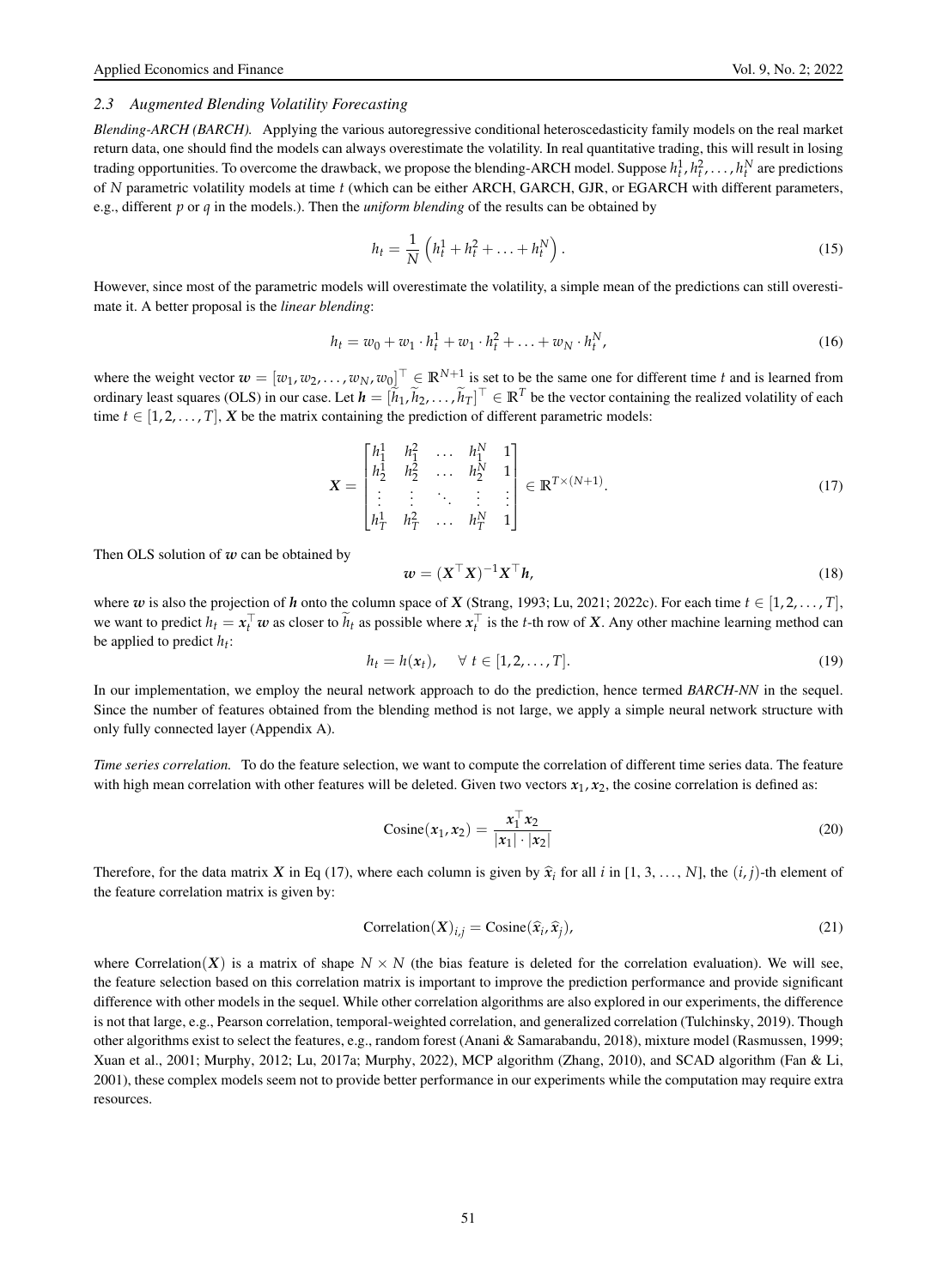*Effective ratio.* Kaufman (2013; 1995) suggested replacing the "weight" variable in the exponential moving average (EMA) formula with a constant based on the *efficiency ratio* (ER). And the ER is shown to provide promising results for financial forecasting via classic quantitative strategies Lu (2022b) where the ER of the closing price are calculated to decide the trend of the asset. This indicator is designed to measure the *strength of a trend*, defined within a range from -1.0 to +1.0 where the larger magnitude indicates a larger upward or downward trend. Instead of calculating the ER of the closing price, we want to calculate the ER of the volatility series. Given the window size *M*, it is calculated with a simple formula:

$$
e_t(M) = \frac{s_t}{n_t} = \frac{h_{t-1} - h_{t-1-M}}{\sum_{i=1}^{M} |h_{t-i} - h_{t-1-i}|}
$$
  
= 
$$
\frac{\text{Total volatility change for a period}}{\text{Sum of absolute volatility change for each bar'}}
$$
 (22)

where *et*(*M*) is the ER at time *t*. We carefully notice that the ER at time *t* is based on *ht*−<sup>1</sup> , *ht*−2, . . . , *ht*−1−*<sup>M</sup>* to avoid a forward bias since we do not know *h<sup>t</sup>* at time *t*. At a strong trend (i.e., the input volatility is moving in a certain direction, up or down) the ER will tend to 1 in absolute value; if there is no directed movement, it will be a little more than 0. The effective ratio is a versatile tool, it can also be utilized to find the minimum or maximum point in a time period for the time series, while by only identifying the minimal or maximal point can be noisy in this case. Recently, Lu (2022a) shows the ER can be applied to stochastic optimization to select the smoothing constant in an adaptive fashion making the optimizer converge faster and continue to reduce loss.

*Augmented BARCH (aBARCH) and augmented SVR-GARCH (aSVR-GARCH).* The aBARCH method simply adds the effective ratio to the predicted results of bARCH:

$$
h_t = w_0 + w_1 \cdot h_t^1 + w_1 \cdot h_t^2 + \ldots + w_N \cdot h_t^N + \sigma \cdot e_t(M), \tag{23}
$$

where the window size *M* and deviation  $\sigma$  are hyperperameters that can be tuned by cross validation (CV). We carefully notice that, when *M* is larger,  $e_t(M)$  will usually tend to 0, thus  $\sigma \cdot e_t(M)$  tend to 0; and when  $\sigma \to 0$ ,  $\sigma \cdot e_t(M)$  will also tend to 0, which reduces to the trivial case. Similarly, the aSVR-GARCH can be obtained based on Eq. (8):

$$
\widetilde{h}_t = g(\widetilde{h}_{t-1}, a_{t-1}^2) + \sigma \cdot e_t(M). \tag{24}
$$

In practice,  $M = 15$  and  $\sigma = 0.1$  can be a good candidate since it only puts a small amount of value to the augmented prediction.

 $T$  Table 1. Descriptive statistics for data statistics for data statistics for data statistics for data statistics for data statistics for data statistics for data statistics for data statistics for data statistics for d

| rable 1. Descriptive statistics for daily returns. |               |  |  |
|----------------------------------------------------|---------------|--|--|
| SH300 return                                       | S&P500 return |  |  |
| 2956                                               | 2778          |  |  |
| 0.00017                                            | $-0.00041$    |  |  |
| 0.01429                                            | 0.01086       |  |  |
| 0.00034                                            | $-0.00069$    |  |  |
| 4.42880                                            | 19.72931      |  |  |
| $-0.53949$                                         | 1.23705       |  |  |
| 0.06715                                            | 0.13616       |  |  |
| $-0.08748$                                         | $-0.08578$    |  |  |
|                                                    |               |  |  |



Figure 1. SH300: Pictorial behaviors of GARCH, SVR-GARCH, BARCH models on SH300 data. We can observe the "backward eavesdropping" problem in SVR-GARCH model in Figure 1(b). The BARCH(75) and BARCH-NN(55) models reduce the "backward eavesdropping" problem to some extent. Though the BARCH-NN(55) may look "worse" than SVR-GARCH from the picture at first glance, the RMSE and MAE performances of the former one are better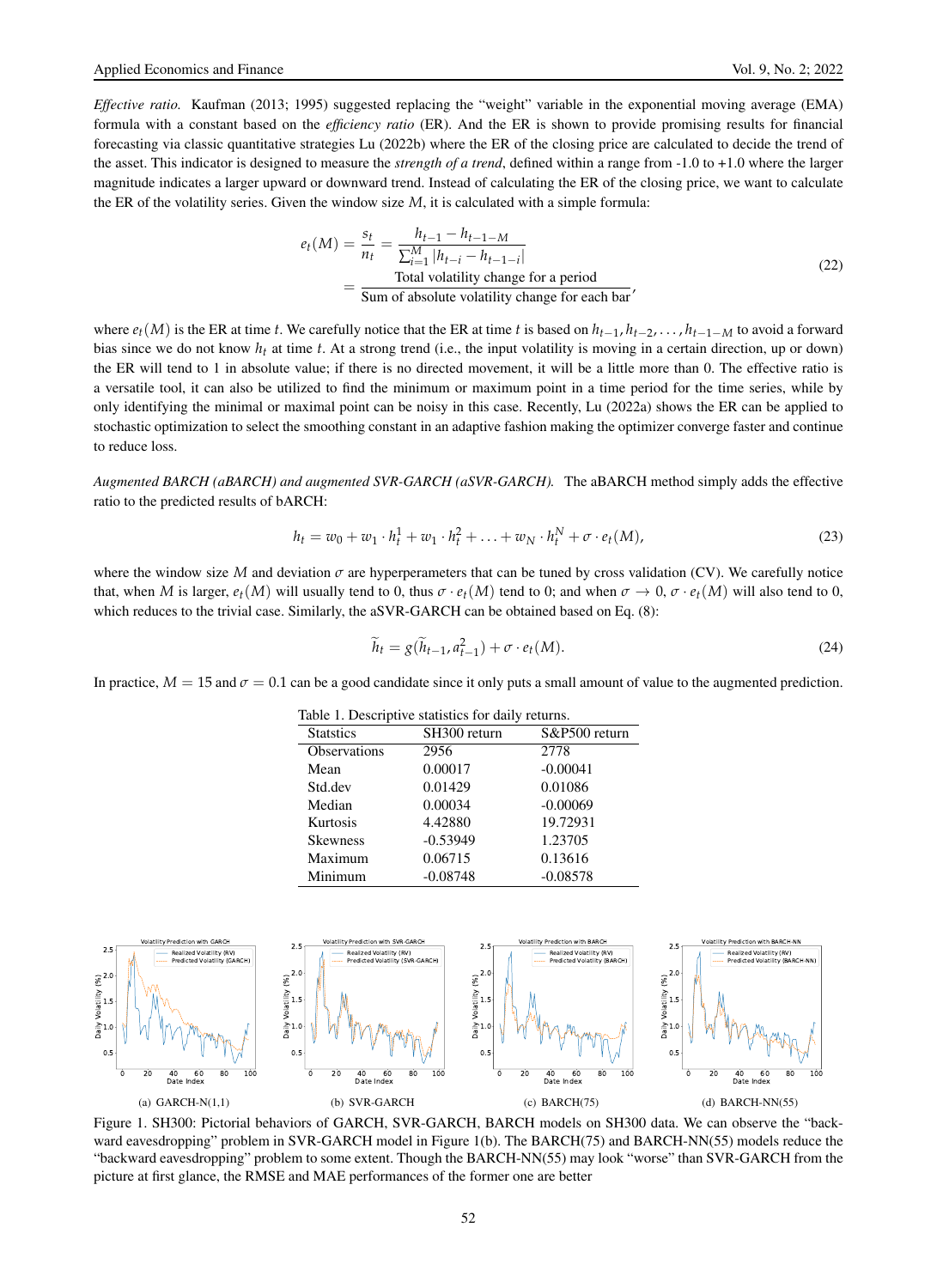

Figure 2. SH300: Demonstration of the augmented method on each model for reducing underestimation (orange cycles) and overestimation (cyan cycles) on SH300 data. Compare Figure 2(b) and Figure 2(c) shows the BARCH-NN(55) and aBARCH-NN(55) models perform better in the rising edge and descending edge of the volatility than the SVR-GARCH model



Figure 3. S&P500: Demonstration of the augmented method on each model for reducing underestimation (orange cycles) and overestimation (cyan cycles) on S&P500 data. Compare Figure 3(b) and Figure 3(c) shows the BARCH-NN(15) and aBARCH-NN(15) models perform better in the rising edge and descending edge of the volatility than the SVR-GARCH model

# 3. Experiments

To evaluate the strategy and demonstrate the main advantages of the proposed BARCH, BARCH-NN, and augmented methods, real market data sets are used. In a wide range of scenarios across various feature settings, BARCH-NN and aBARCH-NN increase the prediction ability in terms of RMSE and MAE measurements on out-of-sample prediction; and augmented method alone can reduce overestimation and underestimation in peak and trough areas.

We obtain the S&P500 index data, which is a market-capitalization-weighted index of 500 leading publicly traded companies in the U.S. with a time period of 11 years (between Jan. 3, 2011 and Jan. 14, 2022). The S&P500 index uses a market-cap weighting method, giving a higher percentage allocation to companies with the larger market-capitalizations. Further, we obtain the SH300 index data, a Chinese alternative for the S&P500 (similar to S&P500, but still has a large difference, which is a marketcapitalization weighted index of 300 leading publicly traded companies in China), with a time period of 12 years (between Jan. 4, 2010 and Mar. 7, 2022). Table 1 shows the summary of the descriptive statistics for the SH300 and S&P500 over the whole period we have obtained. For each of ARCH, GARCH, EGARCH, GJR models, four different distributions for innovations are considered, i.e., the normal , the Student's t, the skewed Student's t, and the generalized error distribution (GED). For each innovation, the parameters are tuned by selecting the smallest Bayesian information criterion (BIC) and the best parameters will be represented in the model name (e.g., GARCH-N(1,1) in Table 2 or Table 3). The goodness of fit for SH300 and S&P500 are shown in Table B.6 and Table B.7 respectively in Appendix Appendix B. For the SVR-GARCH model, the parameters are tuned by cross validation.

In all scenarios, we allocate the first 2456 or 2278 observations (for SH300 and S&P500 respectively) for training, the next 252 observations for validation, and the last 252 observations for testing  $2$ . The training and validation samples constitute the in-sample data, and the test samples constitute the out-of-sample data.

<sup>&</sup>lt;sup>2</sup>252 days is usually the total number of trading days per year in the U.S. and is widely used in research.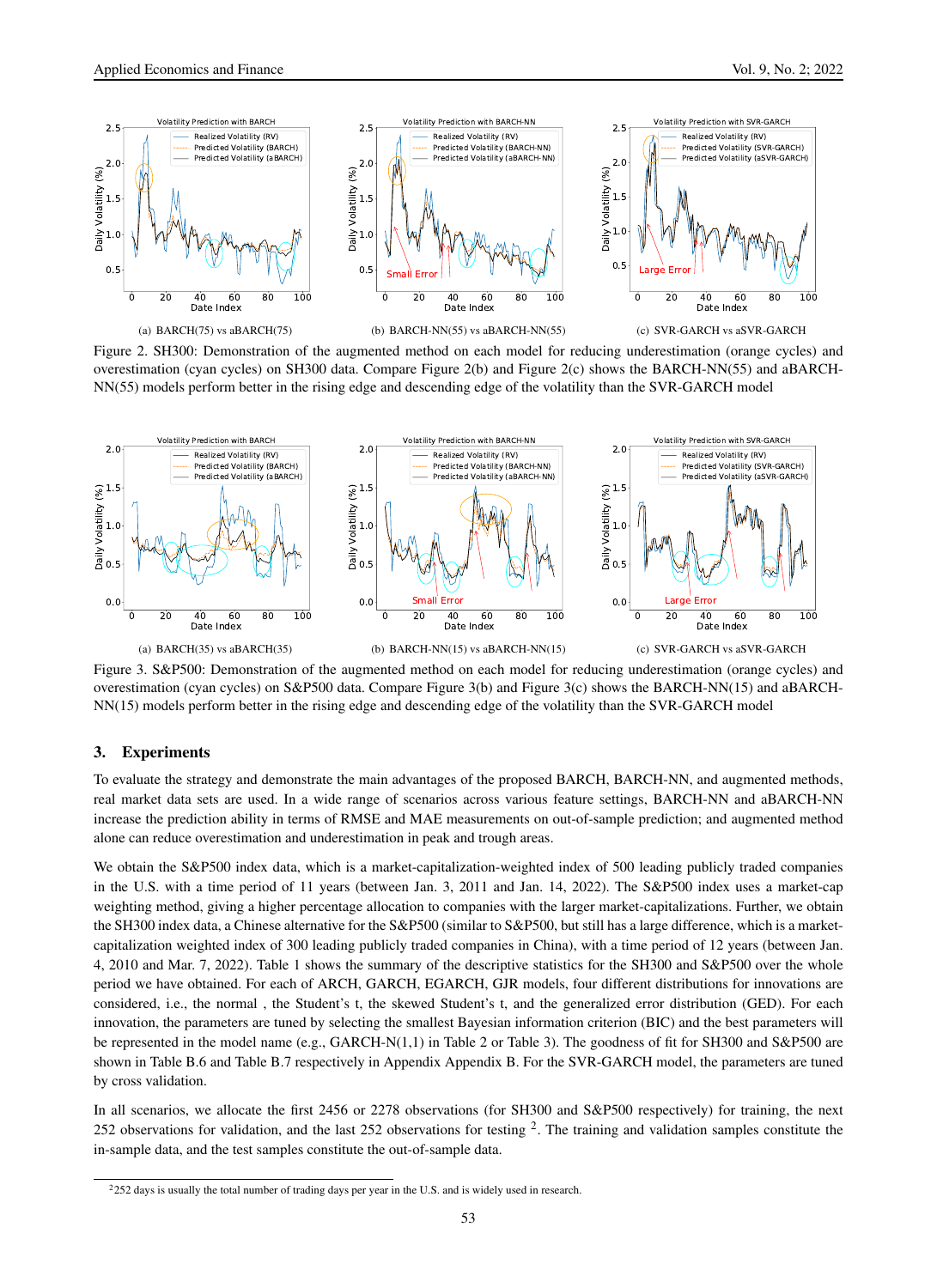In all experiments, the features for BARCH or BARCH-NN are obtained with a set of different parameters on ARCH, GARCH, EGARCH, or GJR models (say different  $p, q$ , or distributions for innovations). The methods will be denoted as  $BARCH(K)$  or *BARCH-NN(K)* if the number of features is *K*. In all scenarios, the features are selected randomly from the total feature sets (90 features totally in our experiments, 15 from ARCH, 25 from GARCH, 25 from EGARCH, and 25 from GJR).

Based on Eq. (21), the correlation matrix of the training features is obtained, a matrix of shape  $\mathbb{R}^{90\times90}$  in our case. Then any feature with a mean correlation smaller than 0.9 is selected afterwards. For both the SH300 and the S&P500 data sets, 10 features are finally selected. The heatmaps of the selected 10 features are shown in Figure 4 for the two data sets. While the correlated based feature selection procedure for the models will be denoted as *BARCH(CO)* or *BARCH-NN(CO)* in the experiments.



#### (a) Heatmap of SH300

(b) Heatmap of S&P500

Figure 4. The heatmaps of the correlation among selected features for SH300 and S&P500 data sets. 10 out of 90 features are selected



(a) SH300: BARCH-NN(CO) vs aBARCH-NN(CO) (b) S&P500: BARCH-NN(CO) vs aBARCH-NN(CO)

Figure 5. Best out-of-sample performances on SH300 and S&P500 data sets. "Backward eavesdropping" is not observed anymore in this case

### *3.1 SH300*

We first depict typical behaviors on the test data set of SH300  $3$  for different models as shown in Figure 1 where a GARCH model predicts well for the trending of the volatility; however, the performance is low since it cannot reveal the details of the volatility

<sup>&</sup>lt;sup>3</sup>Only 100 out of 252 trading days are shown in this and the following figures to save space.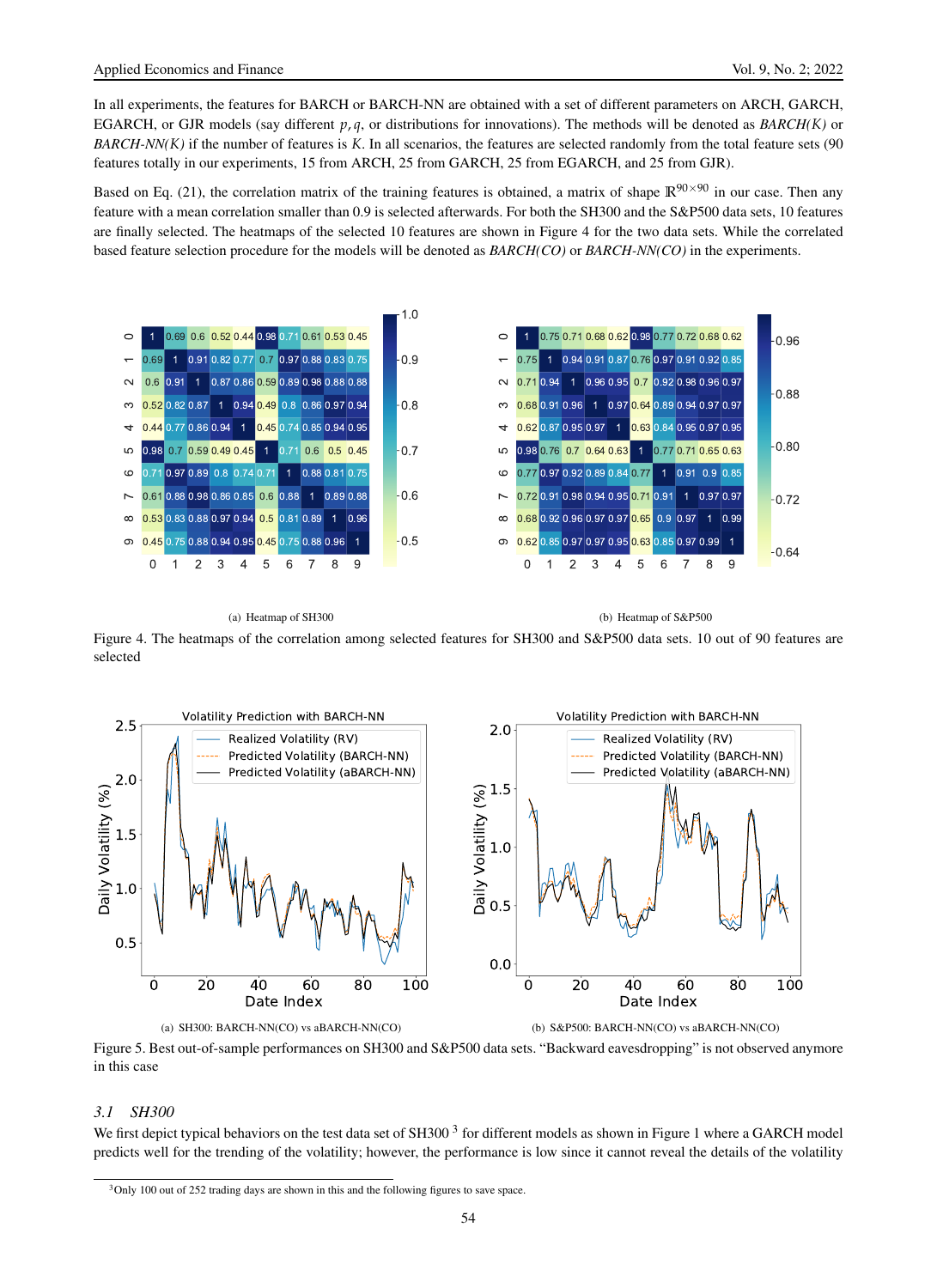Table 2. SH300: Out-of-sample evaluation on SH300 data. *N* in BARCH(*N*), aBARCH(*N*), BARCH-NN(*N*), or aBARCH-NN(*N*) refers to the number of features selected randomly.

| Model            | RMSE $(\times 10^{-3})$ | MAE $(\times 10^{-3})$ |
|------------------|-------------------------|------------------------|
| Eavesdrop        | 2.279                   | 1.484                  |
| BARCH(5)         | 2.593                   | 1.917                  |
| BARCH(15)        | 2.305                   | 1.753                  |
| BARCH(35)        | 2.287                   | 1.730                  |
| BARCH(55)        | 2.306                   | 1.740                  |
| BARCH(75)        | 2.302                   | 1.737                  |
| BARCH(CO)        | 2.217                   | 1.724                  |
| BARCH-NN(5)      | 2.226                   | 1.703                  |
| BARCH-NN(15)     | 2.045                   | 1.604                  |
| BARCH-NN(35)     | 1.910                   | 1.524                  |
| BARCH-NN(55)     | 1.785                   | 1.419                  |
| BARCH-NN(75)     | 2.045                   | 1.582                  |
| BARCH-NN(CO)     | 1.289                   | 0.959                  |
| aBARCH(5)        | 2.453                   | 1.803                  |
| aBARCH(15)       | 2.170                   | 1.633                  |
| aBARCH(35)       | 2.173                   | 1.641                  |
| aBARCH(55)       | 2.196                   | 1.656                  |
| aBARCH(75)       | 2.192                   | 1.652                  |
| aBARCH(CO)       | 2.121                   | 1.621                  |
| aBARCH-NN(5)     | 2.086                   | 1.600                  |
| aBARCH-NN(15)    | 1.938                   | 1.517                  |
| aBARCH-NN(35)    | 1.848                   | 1.512                  |
| aBARCH-NN(55)    | 1.689                   | 1.359                  |
| aBARCH-NN(75)    | 1.904                   | 1.455                  |
| aBARCH-NN(CO)    | 1.295                   | 0.948                  |
| SVR-GARCH        | 2.223                   | 1.516                  |
| aSVR-GARCH       | 2.421                   | 1.649                  |
| $ARCH-N(14)$     | 7.261                   | 4.796                  |
| $ARCH-t(11)$     | 8.094                   | 5.524                  |
| $ARCH-st(11)$    | 8.106                   | 5.532                  |
| $ARCH-G(10)$     | 7.251                   | 4.847                  |
| $GARCH-N(1,1)$   | 5.617                   | 4.041                  |
| $GARCH-t(1,1)$   | 5.693                   | 4.241                  |
| $GARCH-st(1,1)$  | 5.699                   | 4.247                  |
| $GARCH-G(1,1)$   | 5.356                   | 3.936                  |
| $EGARCH-N(1,1)$  | 6.932                   | 5.167                  |
| $EGARCH-t(1,1)$  | 7.108                   | 5.441                  |
| $EGARCH-st(1,1)$ | 7.118                   | 5.453                  |
| $EGARCH-G(1,1)$  | 6.699                   | 5.058                  |
| $GJR-N(1,1)$     | 5.773                   | 4.126                  |
| $GJR-t(1,1)$     | 6.526                   | 4.668                  |
| $GJR-st(2,1)$    | 6.524                   | 4.671                  |
| $GJR-G(1,1)$     | 5.702                   | 4.124                  |

Table 3. S&P500: Out-of-sample evaluation on S&P500 data. *N* in BARCH(*N*), aBARCH(*N*), BARCH-NN(*N*), or aBARCH-NN(*N*) refers to the number of features selected randomly.

| randomiy.        |                         |                        |
|------------------|-------------------------|------------------------|
| Model            | RMSE $(\times 10^{-3})$ | MAE $(\times 10^{-3})$ |
| Eavesdrop        | 3.700                   | 2.241                  |
| BARCH(5)         | 5.274                   | 3.967                  |
| BARCH(15)        | 5.080                   | 3.906                  |
| BARCH(35)        | 4.739                   | 3.699                  |
| BARCH(55)        | 4.739                   | 3.715                  |
| BARCH(75)        | 4.753                   | 3.723                  |
| BARCH(CO)        | 5.309                   | 4.161                  |
| BARCH-NN(5)      | 3.728                   | 2.502                  |
| BARCH-NN(15)     | 3.018                   | 2.287                  |
| BARCH-NN(35)     | 3.237                   | 2.138                  |
| BARCH-NN(55)     | 3.242                   | 2.306                  |
| BARCH-NN(75)     | 3.559                   | 2.485                  |
| BARCH-NN(CO)     | 2.262                   | 1.580                  |
| aBARCH(5)        | 5.079                   | 3.792                  |
| aBARCH(15)       | 4.889                   | 3.736                  |
| aBARCH(35)       | 4.560                   | 3.530                  |
| aBARCH(55)       | 4.563                   | 3.556                  |
| aBARCH(75)       | 4.578                   | 3.563                  |
| aBARCH(CO)       | 5.137                   | 3.995                  |
| aBARCH-NN(5)     | 3.617                   | 2.463                  |
| aBARCH-NN(15)    | 2.950                   | 2.189                  |
| aBARCH-NN(35)    | 3.117                   | 2.064                  |
| aBARCH-NN(55)    | 3.121                   | 2.238                  |
| aBARCH-NN(75)    | 3.405                   | 2.345                  |
| aBARCH-NN(CO)    | 2.203                   | 1.568                  |
| SVR-GARCH        | 3.542                   | 2.218                  |
| aSVR-GARCH       | 3.586                   | 2.253                  |
| $ARCH-N(6)$      | 20.811                  | 8.626                  |
| $ARCH-t(6)$      | 22.426                  | 9.272                  |
| $ARCH-st(6)$     | 22.296                  | 9.222                  |
| $ARCH-G(6)$      | 21.631                  | 8.931                  |
| $GARCH-N(2,1)$   | 20.484                  | 8.913                  |
| $GARCH-t(2,1)$   | 21.872                  | 9.468                  |
| GARCH-st(2,1)    | 21.717                  | 9.417                  |
| $GARCH-G(2,1)$   | 21.181                  | 9.179                  |
| $EGARCH-N(2,1)$  | 11.691                  | 5.833                  |
| $EGARCH-t(2,1)$  | 12.805                  | 6.387                  |
| $EGARCH-st(2,1)$ | 12.584                  | 6.890                  |
| $EGARCH-G(2,1)$  | 12.234                  | 6.080                  |
| $GJR-N(1,1)$     | 12.659                  | 7.684                  |
| $GJR-t(1,1)$     | 13.795                  | 8.241                  |
| $GJR-st(1,1)$    | 13.777                  | 8.239                  |
| $GJR-G(1,1)$     | 13.344                  | 8.009                  |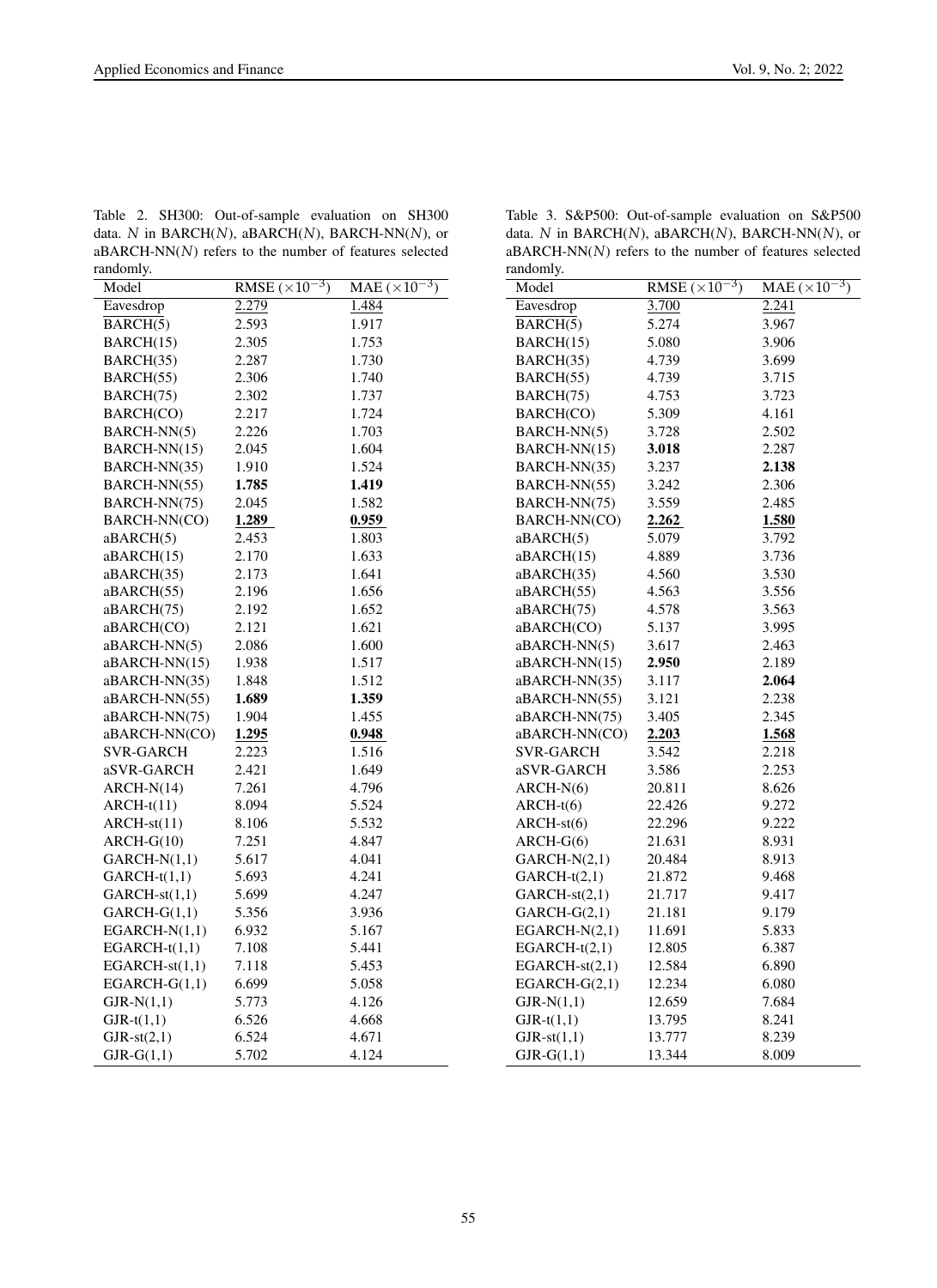Table 4. SH300: DM test on SH300 data (benchmark is the SVR-GARCH result). *N* in BARCH(*N*), aBARCH(*N*), BARCH-NN(*N*), or aBARCH-NN(*N*) refers to the number of features selected randomly. Model **DM Statistics** P-value

|                                | the SVR-GARCH result). N in BARCH(N), aBARCH(N),        |         |  |  |
|--------------------------------|---------------------------------------------------------|---------|--|--|
|                                | $BARCH-NN(N)$ , or aBARCH-NN $(N)$ refers to the number |         |  |  |
| of features selected randomly. |                                                         |         |  |  |
| Model                          | <b>DM</b> Statistics                                    | P-value |  |  |
| $BARCH-NN(15)$                 | $-0.216$                                                | 0.8290  |  |  |
| BARCH-NN(35)                   | 0.802                                                   | 0.4234  |  |  |

Table 5. S&P500: DM test on S&P500 data (benchmark is

| .               | 2211 Outbut- | .      | .               | 2211 0.000.000 | .      |
|-----------------|--------------|--------|-----------------|----------------|--------|
| $BARCH-NN(15)$  | $-0.061$     | 0.9516 | BARCH-NN(15)    | $-0.216$       | 0.8290 |
| BARCH-NN(35)    | 0.822        | 0.4119 | BARCH-NN(35)    | 0.802          | 0.4234 |
| BARCH-NN(55)    | 1.971        | 0.0499 | BARCH-NN(55)    | $-3.706$       | 0.0003 |
| BARCH-NN(75)    | 0.175        | 0.8610 | BARCH-NN(75)    | $-1.915$       | 0.0567 |
| BARCH-NN(CO)    | 5.916        | 0.0000 | BARCH-NN(CO)    | 5.808          | 0.0000 |
| $aBARCH-NN(15)$ | 2.464        | 0.0144 | $aBARCH-NN(15)$ | 0.508          | 0.6119 |
| aBARCH-NN(35)   | 0.991        | 0.3226 | aBARCH-NN(35)   | 1.399          | 0.1629 |
| $aBARCH-NN(55)$ | 2.762        | 0.0062 | aBARCH-NN(55)   | $-2.607$       | 0.0097 |
| aBARCH-NN(75)   | 1.571        | 0.1174 | aBARCH-NN(75)   | $-0.812$       | 0.4174 |
| aBARCH-NN(CO)   | 6.249        | 0.0000 | aBARCH-NN(CO)   | 5.706          | 0.0000 |
| aSVR-GARCH      | $-0.570$     | 0.5690 | aSVR-GARCH      | 0.431          | 0.6666 |
|                 |              |        |                 |                |        |

trending as shown in Figure 1(a). Figure 1(b) shows a typical graphical representation of the SVR-GARCH model where we may think it predicts well at first glance. However, the disadvantage of "backward eavesdropping" can be easily observed, i.e., predict volatility at time *t* by deviating the realized volatility at time *t* − 1 to some extent. And the error is accumulated during the time frame. The RMSE for the SVR-GARCH model is  $2.223 \times 10^{-3}$ ; while the error reduces to  $1.310 \times 10^{-3}$  if we shift the prediction one-day-ahead quantifying the extent of the "backward eavesdropping". The BARCH result shown in Figure 1(c) partly solves the "backward eavesdropping" problem and the RMSE of the BARCH-NN(55) model is the smallest among the four. The RMSE of the BARCH-NN(55) model is  $1.785 \times 10^{-3}$ ; while again if we shift the prediction one-day-ahead, the error increases to 2.585 $\times$ 10<sup>-3</sup> which again states that the SVR-GARCH model can "backward eavesdrop". Meanwhile, similar to the GARCH model, BARCH can also lose some detailed information, e.g., the prediction between 80-th and 100-th day in Figure 1(c). This problem is less sever in the BARCH-NN model which is because the neural network is a more powerful machine learning tool that can approximate universal functions (Gelenbe et al., 1999).

Figure 2 compares the augmented version of each model on SH300 data. In all comparisons, we find the augmented method can reduce underestimation during the peak areas (orange cycles in the figures) and reduce overestimation during the trough areas (cyan cycles in the figures) to some extent. As discussed in the introduction section, in real quantitative strategies, trading opportunities always happen in these areas. For example, in option trading, traders tend to sell option if the implied volatility is higher than the predicted volatility (i.e., the proxy of realized volatility (RV)) during the peak area. If the predicted volatility is underestimated, the strategy can lose money.

Though the BARCH-NN(55) and aBARCH-NN(55) shown in Figure 2(b) are not the best ones we have obtained for the BARCH-NN models (we shall come back to the best one in Figure 5(a) in next paragraph), a comparison with the SVR-GARCH result shows the BARCH-NN performs better when the volatility is in the rising edge or descending edge (red arrows in Figure 2(b) and Figure 2(c)).

As discussed previously, a correlation-based procedure is used to select the features for BARCH and BARCH-NN models where 10 out of 90 features are selected. The BARCH-NN(CO) and aBARCH-NN(CO) perform best for the SH300 data set. Figure 5(a) shows the difference between the predicted volatility and the realized volatility is small, and the "backward eavesdropping" problem is solved as well.

Table 2 reports the detailed forecasting volatility performance of different models for SH300 data in terms of RMSE and MAE based on Eq. (10) and (11). We observe the BARCH-NN(CO) is close to the realized volatility, the RMSE and MAE performances also show promising results for the models. Since we mentioned the SVR-GARCH has the "backward eavesdropping" problem, we also report the RMSE and MAE by simply predicting the volatility at time *t* by that at time *t* − 1. The measure is termed *Eavesdrop* in Table 2. We notice the SVR-GARCH is only a litter better than the *Eavesdrop* result in terms of RMSE, while even worse than the latter in the sense of MAE. However, the proposed BARCH-NN(CO) or aBARCH-NN(CO) models are better in both of the two measurements. Table 4 provides the DM test of the BARCH models (benchmark is the SVR-GARCH result) where the feature selected BARCH-NN(CO) and aBARCH-NN(CO) models indicate significant differences to the SVR-GARCH model.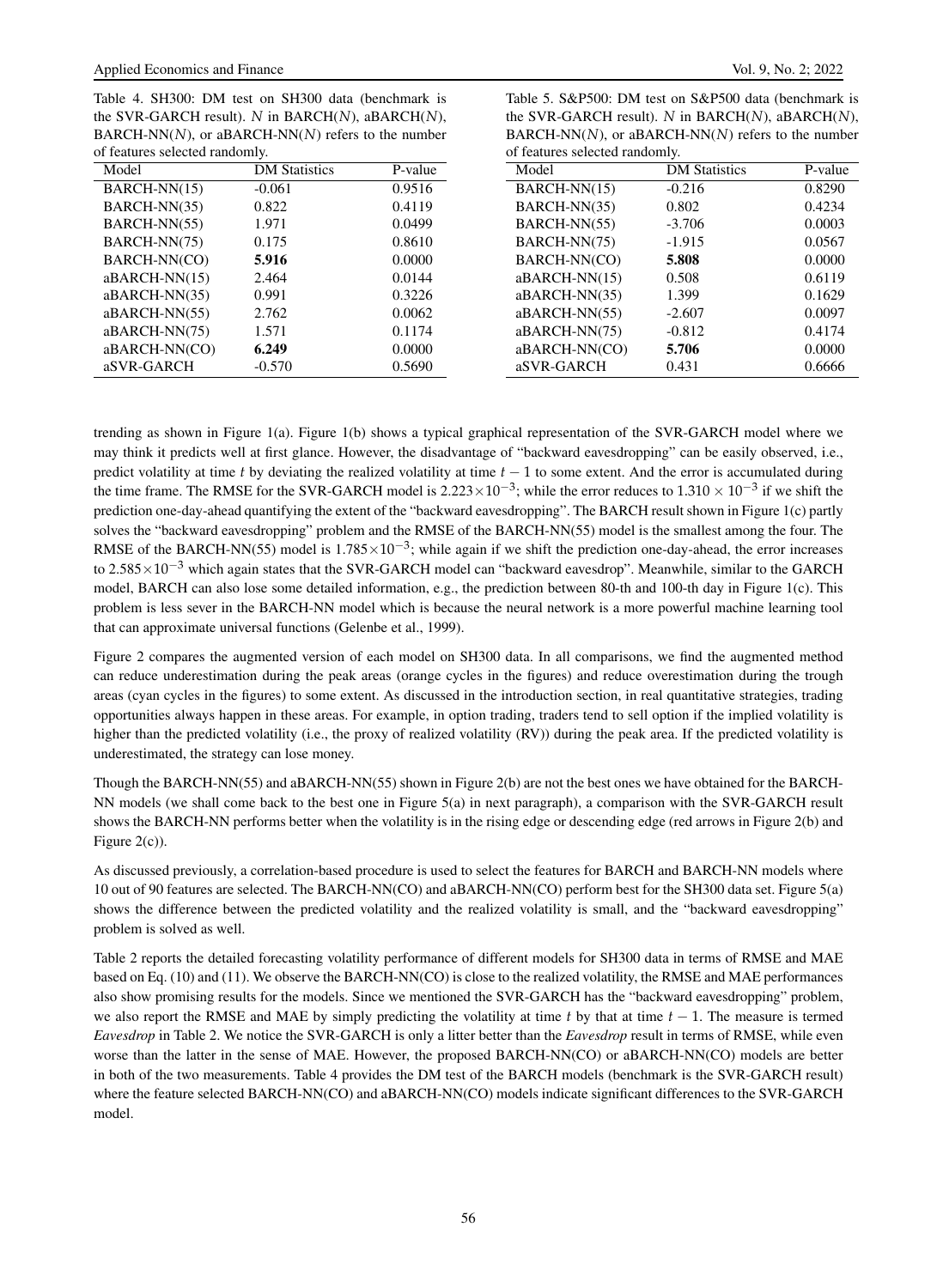# *3.2 S&P500*

Similarly, Figure 3 compares the augmented version of each model on S&P500. Again, in all comparisons, we find the augmented method can reduce underestimation during the peak areas (orange cycles in the figures) and reduce overestimation during the trough areas (cyan cycles in the figures) to some extent. Though the BARCH-NN(15) and aBARCH-NN(15) shown in Figure 3(b) are not the best ones we have obtained for the BARCH-NN models, a comparison with the SVR-GARCH shows the BARCH-NN performs better when the volatility is in the rising edge or descending edge (red arrows in Figure 3(b) and Figure 3(c)).

Same as the SH300 case, a correlation-based procedure is used to select the features for BARCH and BARCH-NN models where the same 10 out of 90 features are selected. This is partly because the ARCH, GARCH, EGARCH, or GJR models are consistent over different data sets. The BARCH-NN(CO) and aBARCH-NN(CO) perform best for the S&P500 data set. Figure 5(b) shows the difference between the predicted volatility and the realized volatility is small for our best model, and again the "backward eavesdropping" problem is also not observed on the S&P500 data.

Table 3 reports the detailed forecasting volatility performance of different models for S&P500 data in terms of RMSE and MAE. Again, we observe that the SVR-GARCH model only performs a litter better than the *Eavesdrop* result. While the proposed BARCH-NN(CO) or aBARCH-NN(CO) models are much better. Table 5 provides the DM test of the BARCH models (benchmark is the SVR-GARCH result). The feature selected BARCH-NN(CO) and aBARCH-NN(CO) models on S&P500 data still provide evidence of significant difference to the SVR-GARCH model.

# 4. Conclusion

The aim of this paper is to solve the "backward eavesdropping" problem in the SVR-GARCH model and overcome the overestimation and underestimation in various volatility prediction models. To check the mentioned problems and the performance of the proposed models, real market data sets including SH300 and S&P500 are used in empirical analysis. The article proposes a blending-ARCH model based on correlation feature selection that improves the performance in terms of RMSE, MAE, DM test, and pictorial behavior. Furthermore, the existing ARCH family or SVR-GARCH models tend to overestimate or underestimate in the peak and trough areas of the volatility sequence. The overestimation and underestimation problem is server in real quantitative trades since many trading strategies tend to bid or ask in the peak and trough areas of the volatility sequence. An augmented method based on the effective ratio can be applied to any existing volatility models and shows it can reduce overestimating and underestimating.

## References

- Anani, W., & Samarabandu, J. (2018). Comparison of recurrent neural network algorithms for intrusion detection based on predicting packet sequences. In *2018 IEEE Canadian Conference on Electrical & Computer Engineering (CCECE)*, pages 1–4. IEEE. https://doi.org/10.1109/CCECE.2018.8447793.
- Andersen, T. G., & Bollerslev, T. (1998). Answering the skeptics: Yes, standard volatility models do provide accurate forecasts. *International economic review*, pages 885–905. https://doi.org/10.2307/2527343.
- Bezerra, P. C. S., & Albuquerque, P. H. M. (2017). Volatility forecasting via SVR-GARCH with mixture of Gaussian kernels. *Computational Management Science*, *14(*2), 179–196. https://doi.org/10.1007/s10287-016-0267-0.
- Bollerslev, T. (1986). Generalized autoregressive conditional heteroskedasticity. *Journal of econometrics*, *31(*3), 307–327.
- Chen, S., Härdle, W. K.,, & Jeong, K. (2010). Forecasting volatility with support vector machine-based GARCH model. *Journal of Forecasting*, *29(*4), 406–433. https://doi.org/10.1002/for.1134.
- Choi, P., & Nam, K. (2008). Asymmetric and leptokurtic distribution for heteroscedastic asset returns: the SU-normal distribution. *Journal of Empirical finance*, *15(*1), 41–63. https://doi.org/10.1016/j.jempfin.2006.06.009.
- Choudhry, T., & Wu, H. (2008). Forecasting ability of GARCH vs Kalman filter method: evidence from daily UK time-varying beta. *Journal of Forecasting*, *27(*8), 670–689. https://doi.org/10.1002/for.1096.
- Costello, Z., & Martin, H. G. (2018). A machine learning approach to predict metabolic pathway dynamics from time-series multiomics data. *NPJ systems biology and applications*, *4(*1), 1–14.
- Diebold, F. X. (2015). Comparing predictive accuracy, twenty years later: A personal perspective on the use and abuse of Diebold– Mariano tests. *Journal of Business & Economic Statistics*, *33(*1), 1–1. https://doi.org/10.1080/07350015.2014.983236.
- Diebold, F. X., & Mariano, R. S. (1995). Comparing predictive accuracy. *Journal of Business & Economic Statistics*, *13(*3). https://doi.org/10.2307/1392185.
- Engle, R. F. (1982). Autoregressive conditional heteroscedasticity with estimates of the variance of United Kingdom inflation. *Econometrica: Journal of the econometric society*, pages 987–1007. https://doi.org/10.2307/1912773.
- Fan, J., & Li, R. (2001). Variable selection via nonconcave penalized likelihood and its oracle properties. *Journal of the American statistical Association*, *96(*456), 1348–1360.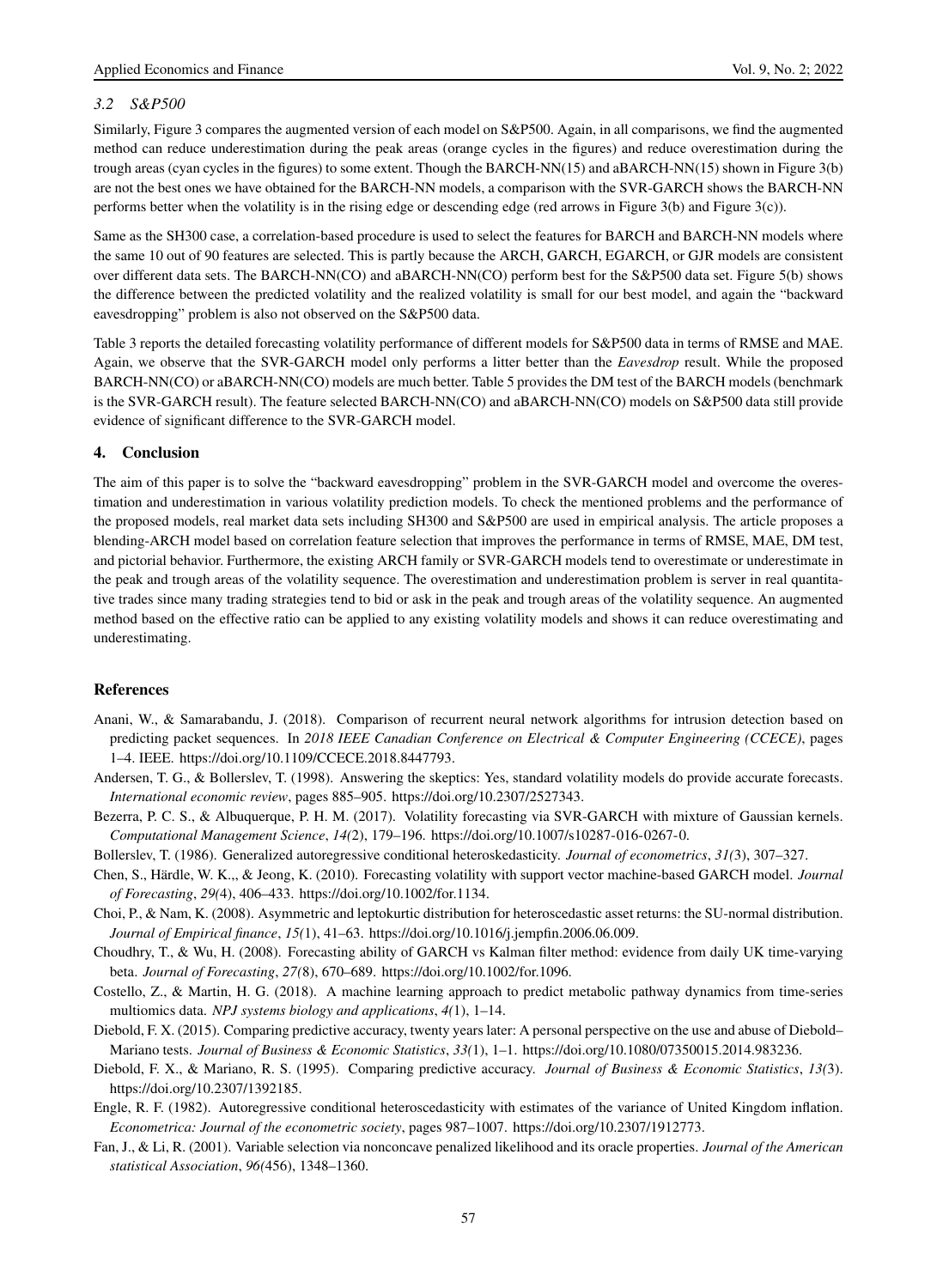- Gelenbe, E., Mao, Z.-H.,, & Li, Y.-D. (1999). Function approximation with spiked random networks. *IEEE Transactions on Neural Networks*, *10(*1), 3–9. https://doi.org/10.1109/72.737488.
- Glosten, L. R., Jagannathan, R.,, & Runkle, D. E. (1993). On the relation between the expected value and the volatility of the nominal excess return on stocks. *The journal of finance*, *48(*5), 1779–1801. https://doi.org/10.1111/j.1540-6261.1993.tb05128. x.

Goodwin, T. H. (1998). The information ratio. *Financial Analysts Journal*, *54(*4), 34–43. https://doi.org/10.2469/faj.v54.n4.2196.

Guidolin, M. (2011). Markov switching models in empirical finance. In *Missing data methods: Time-series methods and applications*. Emerald Group Publishing Limited. https://doi.org/10.1108/S0731-9053(2011)000027B004.

- Harvey, D., Leybourne, S.,, & Newbold, P. (1997). Testing the equality of prediction mean squared errors. *International Journal of forecasting*, *13(*2), 281–291. https://doi.org/10.1016/S0169-2070(96)00719-4.
- Haug, E. G. (2007), *The complete guide to option pricing formulas*. McGraw-Hill Education.
- Jorion, P. (1995). Predicting volatility in the foreign exchange market. *The Journal of Finance*, *50(*2), 507–528. https://doi.org/ 10.1111/j.1540-6261.1995.tb04793.x.
- Kaufman, P. J. (1995), *Smarter trading*. McGraw-Hill, New York.
- Kaufman, P. J. (2013), *Trading Systems and Methods,+ Website*, volume 591. John Wiley & Sons. https://doi.org/10.1002/ 9781119202561.
- Kingma, D. P., & Ba, J. (2014). Adam: A method for stochastic optimization. *arXiv preprint arXiv:1412.6980*.
- León, Á., & Ñíguez, T.-M. (2021). Polynomial adjusted Student-t densities for modeling asset returns. *The European Journal of Finance*, pages 1–23. https://doi.org/10.1080/1351847X.2021.1985561.
- Levy, H., & Duchin, R. (2004). Asset return distributions and the investment horizon. *The Journal of portfolio management*, *30 (*3), 47–62. https://doi.org/10.3905/jpm.2004.412319.
- Levy, M., & Kaplanski, G. (2015). Portfolio selection in a two-regime world. *European Journal of Operational Research*, *242 (*2), 514–524. https://doi.org/10.1016/j.ejor.2014.10.012.
- Li, Y. (2014). Estimating and forecasting APARCH-skew-t model by wavelet support vector machines. *Journal of Forecasting*, *33(*4), 259–269. https://doi.org/10.1002/for.2275.
- Lu, J. (2017)a. Hyperprior on symmetric Dirichlet distribution. *arXiv preprint arXiv:1708.08177*.
- Lu, J. (2017)b. Machine learning modeling for time series problem: Predicting flight ticket prices. *arXiv preprint arXiv:1705.07205*.
- Lu, J. (2021). A rigorous introduction for linear models. *arXiv preprint arXiv:2105.04240*.
- Lu, J. (2022)a. Adasmooth: An adaptive learning rate method based on effective ratio. *arXiv preprint arXiv:2204.00825*.
- Lu, J. (2022)b. Exploring classic quantitative strategies. *arXiv preprint arXiv:2202.11309*.
- Lu, J. (2022)c. Matrix decomposition and applications. *arXiv preprint arXiv:2201.00145*.
- Merton, R. C., Scholes, M. S.,, & Gladstein, M. L. (1978). The returns and risk of alternative call option portfolio investment strategies. *Journal of Business*, pages 183–242.
- Murphy, K. P. (2012), *Machine learning: a probabilistic perspective*. MIT press.
- Murphy, K. P. (2022), *Probabilistic machine learning: an introduction*. MIT press.
- Natenberg, S. (2014), *Option volatility and pricing: Advanced trading strategies and techniques*. McGraw-Hill Education.
- Nelson, D. B. (1991). Conditional heteroskedasticity in asset returns: A new approach. *Econometrica: Journal of the Econometric Society*, pages 347–370. https://doi.org/10.2307/2938260.
- Patton, A. J. (2011). Volatility forecast comparison using imperfect volatility proxies. *Journal of Econometrics*, *160(*1), 246–256. https://doi.org/10.1016/j.jeconom.2010.03.034.
- Pérez-Cruz, F., Afonso-Rodriguez, J. A.,, & Giner, J. (2003). Estimating GARCH models using support vector machines. *Quantitative Finance*, *3(*3), 163.
- Rajankar, S., & Sakharkar, N. (2019). A survey on flight pricing prediction using machine learning. *Internatıonal Journal Of Engıneerıng Research & Technology (Ijert)*, *8(*6), 1281–1284.
- Rasmussen, C. (1999). The infinite Gaussian mixture model. *Advances in neural information processing systems*, *12*.
- Sharpe, W. F. (1966). Mutual fund performance. *The Journal of business*, *39(*1), 119–138. https://doi.org/10.1086/294846.
- Sharpe, W. F. (1994). The sharpe ratio. *Journal of portfolio management*, *21(*1), 49–58. https://doi.org/10.3905/jpm.1994.409501. Strang, G. (1993), *Introduction to linear algebra*, volume 3. Wellesley-Cambridge Press Wellesley, MA.
- Tulchinsky, I. (2019), *Finding Alphas: A quantitative approach to building trading strategies*. John Wiley & Sons. https://doi. org/10.1002/9781119571278.
- Wirjanto, T. S., & Xu, D. (2009), *The applications of mixtures of normal distributions in empirical finance: A selected survey*. Citeseer.
- Xuan, G., Zhang, W.,, & Chai, P. (2001). EM algorithms of Gaussian mixture model and hidden Markov model. In *Proceedings 2001 International Conference on Image Processing (Cat. No. 01CH37205)*, volume 1, pages 145–148. IEEE. https://doi.org/ 10.1109/ICIP.2001.958974.